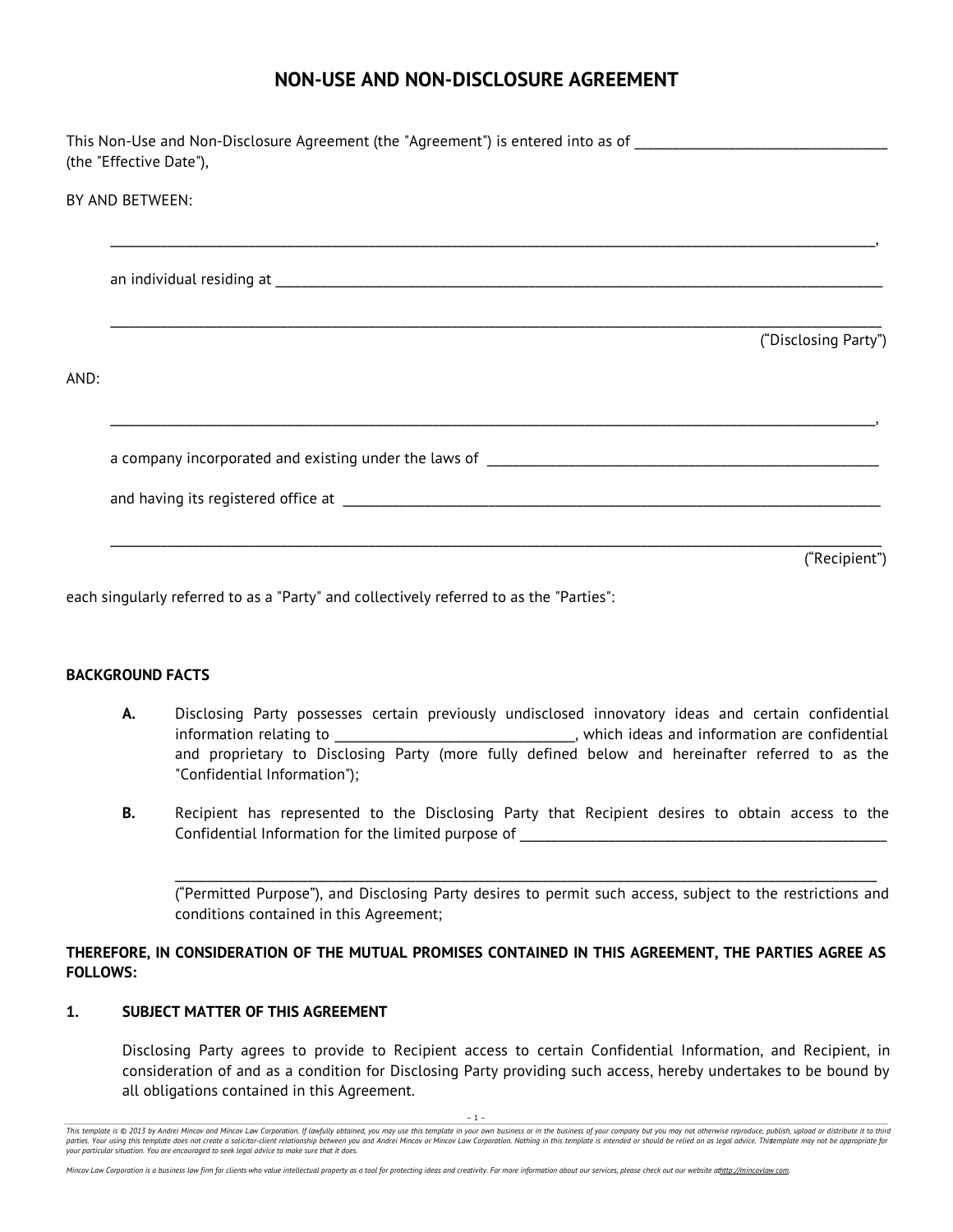## **2. CONFIDENTIAL INFORMATION**

| (a) | "Confidential Information"<br>is proprietary to or main<br>consideration, planned, or<br>or on its behalf, whether b<br>communication (whether |                                                                                   | ich information may take, that<br>her presently existing, under<br>s disclosed by Disclosing Party<br>directly, through any means of<br>ection, to Recipient or any of |
|-----|------------------------------------------------------------------------------------------------------------------------------------------------|-----------------------------------------------------------------------------------|------------------------------------------------------------------------------------------------------------------------------------------------------------------------|
|     |                                                                                                                                                | Recipient's employees or a                                                        |                                                                                                                                                                        |
|     | (i)                                                                                                                                            | terms of an<br>arrangement                                                        | ity, liability, commitment or                                                                                                                                          |
|     | (i)                                                                                                                                            | practices and<br>parties;                                                         | sclosing Party and any third                                                                                                                                           |
|     | (iii)                                                                                                                                          | discoveries,<br>specifications<br>trademark fili<br>elements and<br>secrets and k | procedures,<br>processes,<br>ues,<br>gorithms, patent applications,<br>es, multimedia and interactive<br>aphic art, technical data, trade                              |
|     | (iv)                                                                                                                                           | research and                                                                      |                                                                                                                                                                        |
|     | (v)                                                                                                                                            | client lists;                                                                     |                                                                                                                                                                        |
|     | (vi)                                                                                                                                           | marketing pla                                                                     |                                                                                                                                                                        |
|     | (vii)                                                                                                                                          | business plan                                                                     |                                                                                                                                                                        |
|     | (viii)                                                                                                                                         | memoranda, r                                                                      | nd notes;                                                                                                                                                              |
|     | (ix)                                                                                                                                           | financial infor                                                                   | es, budgets;                                                                                                                                                           |
|     | (x)                                                                                                                                            | suppliers, ven                                                                    |                                                                                                                                                                        |
|     | (x <sub>i</sub> )                                                                                                                              | past, current,                                                                    | vices;                                                                                                                                                                 |
|     | (xii)                                                                                                                                          | hardware and                                                                      | y Disclosing Party;                                                                                                                                                    |
|     | (xiii)                                                                                                                                         | any other ma<br>technologies,                                                     | cial affairs, products, services,                                                                                                                                      |
|     | (xiv)                                                                                                                                          | any documen<br>"Confidential"                                                     | to Recipient which is labeled                                                                                                                                          |
|     | (xv)                                                                                                                                           | the terms of t                                                                    |                                                                                                                                                                        |
| (b) | The term "Confidential Inf<br>which information Disclos<br>treats as proprietary or con                                                        |                                                                                   | nder s. 2(a) of this Agreement,<br>information Disclosing Party                                                                                                        |
| (c) | "Confidential Information"<br>detail and to Disclosing Pa                                                                                      |                                                                                   | can document in reasonable                                                                                                                                             |

– 2 –

This template is © 2013 by Andrei Mincov and Mincov Law Corporation. If lawfully obtained, you may use this template in your own business or in the business of your company but you may not otherwise reproduce, publish, upl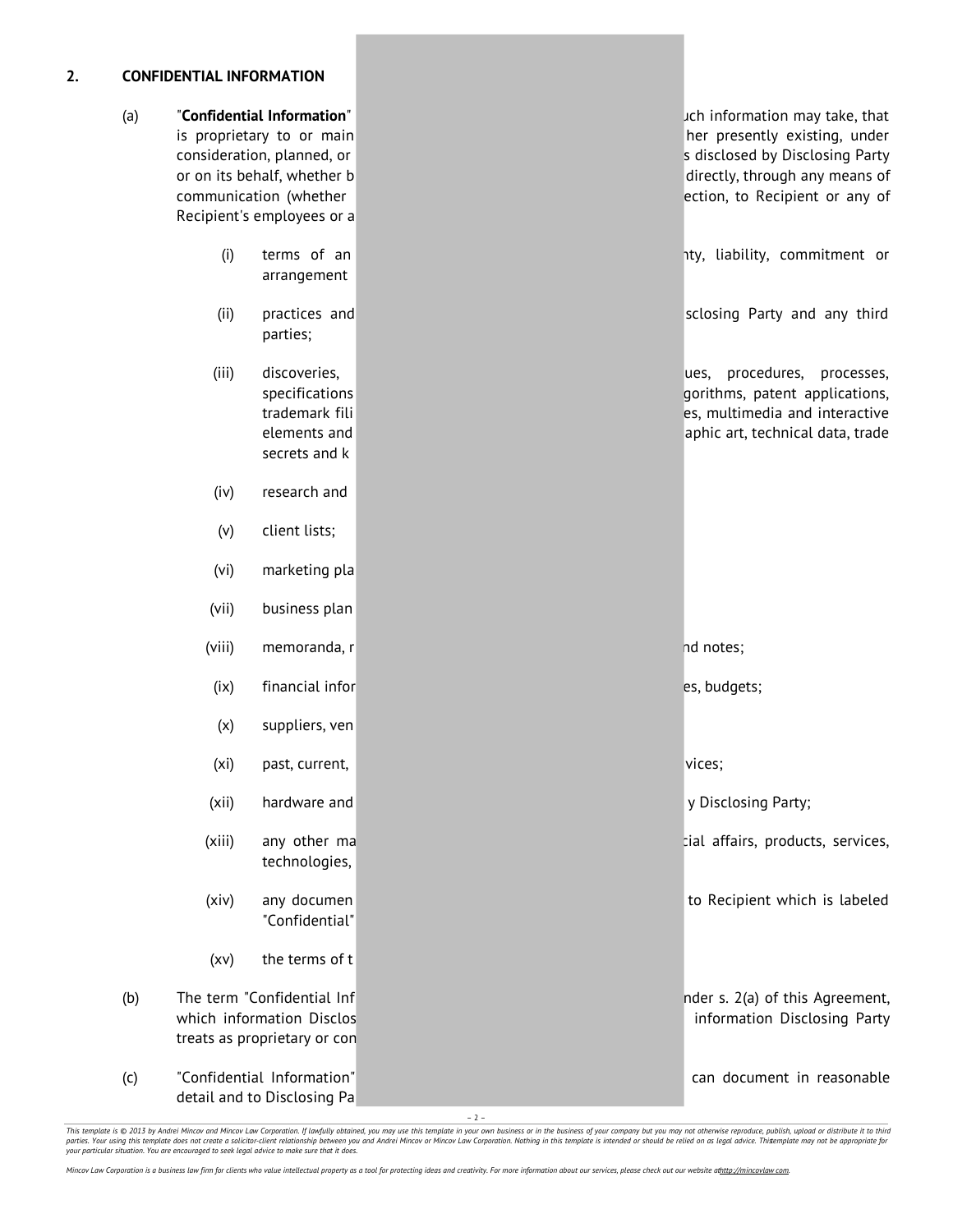|    |                                    | (i)        | had already been                                                                                                               | arty;                                                                                                 |
|----|------------------------------------|------------|--------------------------------------------------------------------------------------------------------------------------------|-------------------------------------------------------------------------------------------------------|
|    |                                    | (ii)       | is now or subsequ<br>Recipient;                                                                                                | ic through no wrongful act of                                                                         |
|    |                                    | (iii)      | had been rightfull<br>from Disclosing P                                                                                        | the Confidential Information                                                                          |
|    |                                    | (iv)       | was rightfully rec<br>has the right to tr                                                                                      | ement from a third party who                                                                          |
|    |                                    | (v)        | had been prior t<br>without use of the                                                                                         | ntly developed by Recipient                                                                           |
|    | (d)                                |            | Alleged obviousness of the C<br>disclosure of the Confidenti<br>described in s. 2(c) of this Agr                               | ation for unauthorized use or<br>t result in the consequences                                         |
|    | (e)                                |            | The burden of proof of the cir                                                                                                 | nent shall be on Recipient.                                                                           |
| 3. | <b>CONFIDENTIALITY OBLIGATIONS</b> |            |                                                                                                                                |                                                                                                       |
|    | (a)                                | Except as: |                                                                                                                                |                                                                                                       |
|    |                                    | (i)        | clearly and exclu                                                                                                              |                                                                                                       |
|    |                                    | (ii)       | with Disclosing P                                                                                                              |                                                                                                       |
|    |                                    |            | Recipient shall not, directly<br>with any other person or e<br>nominee, executor, trustee, a<br>financier, or in any other man | hip, jointly, or in conjunction<br>officer, shareholder, partner,<br>nt contractor, supplier, lender, |
|    |                                    | (iii)      | disclose any Con<br>this Agreement;                                                                                            | than as permitted in s. 3(b) of                                                                       |
|    |                                    | (iv)       | reproduce any C                                                                                                                |                                                                                                       |
|    |                                    | (v)        | use or implemen                                                                                                                | ny purpose;                                                                                           |
|    | (b)                                |            | Recipient may disclose any of                                                                                                  |                                                                                                       |
|    |                                    | (i)        | to the extent s<br>such of Recipie<br>need to know th                                                                          | of the Permitted Purpose, to<br>dvisors that have a genuine<br>ted Purpose provided that:             |
|    |                                    |            | 1.<br>Recipient<br>Informati                                                                                                   | ial nature of the Confidential                                                                        |
|    |                                    |            | 2.<br>such pers<br>non-use a                                                                                                   | urdens of confidentiality and                                                                         |

– 3 –

This template is © 2013 by Andrei Mincov and Mincov Law Corporation. If lawfully obtained, you may use this template in your own business or in the business of your company but you may not otherwise reproduce, publish, upl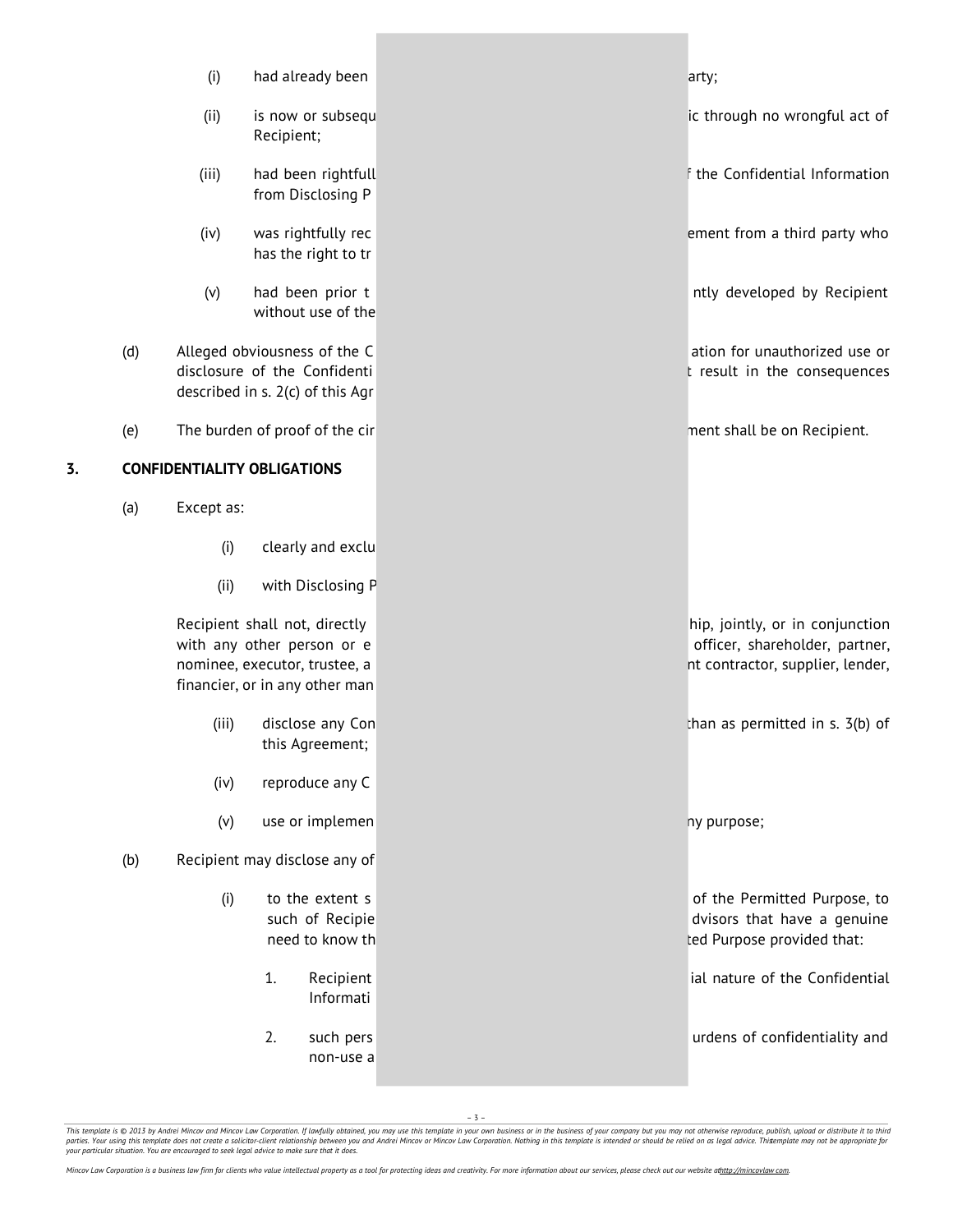- Agreement a
- of this Agree
- (ii) to the extent Discl disclosure; or
- administrative or o
- (c) Recipient shall protect the Co ee of care normally used to protect Recipient's own similar s than a best efforts degree of care, and take all necessary step nformation and to prevent the Confidential Information, or any error confidential Information, or any error control of the persons listed in s. 3(b) of this Agreement.
- (d) To the extent Confidential Infor grees to retain all Confidential confidential Information at Recipient's usual tial Information separate from other information and document
- (e) Recipient shall not use, reprod ntial Information on or to a computer, network, or device the total to whom Recipient does not have the legal right to disclose t Agreement.
- (f) To the extent Recipient chooses ntial information to Disclosing ntial information to Disclosing Party, Disclosing Party shall be **only and the original conducts** or disclosure. This Agreement does not in any manner affect or siness activities or any nature, including business activities w example and the example of the ecipient. Without a separate written agreement between the interest in the ient to Disclosing Party shall not be deemed confidential and urpose without any obligation or liability to Recipient.

## **4. NON-SOLICITATION**

- (a) Recipient, the Recipient's affil sentence is not sentatives shall not without Disclosing Party's prior written c
	- Information;
	- its affiliates; or
	- customers, or othe

3. Recipient a sure that the terms of this

4. Recipient ag is a state of a state of a state of a state of any breach state of any breach state of any breach

(iii) to the extent requ nt of any judicial, legislative,

(i) call on, solicit, or r indirectly, any customers or potential custome hose business is directly or indirectly related t ing access to the Confidential

(ii) directly or indirec cit, or entice any employee, independent contr s affiliates to terminate his or her relationship w der to become an employee, consultant or inde other than Disclosing Party or

(iii) otherwise interfere interfere in the interfere in the interference in the interference in the interference in the interference in the interference in the interfere interference in the interference in the interference

– 4 –

This template is © 2013 by Andrei Mincov and Mincov Law Corporation. If lawfully obtained, you may use this template in your own business or in the business of your company but you may not otherwise reproduce, publish, upl .<br>Inlate does not create a solicitor-client relationship between you and Andrei Mincov or Mincov Law Corporation. Nothing in this template is intended or should be relied on as legal advice. Thisemplate may not be appropri *your particular situation. You are encouraged to seek legal advice to make sure that it does.*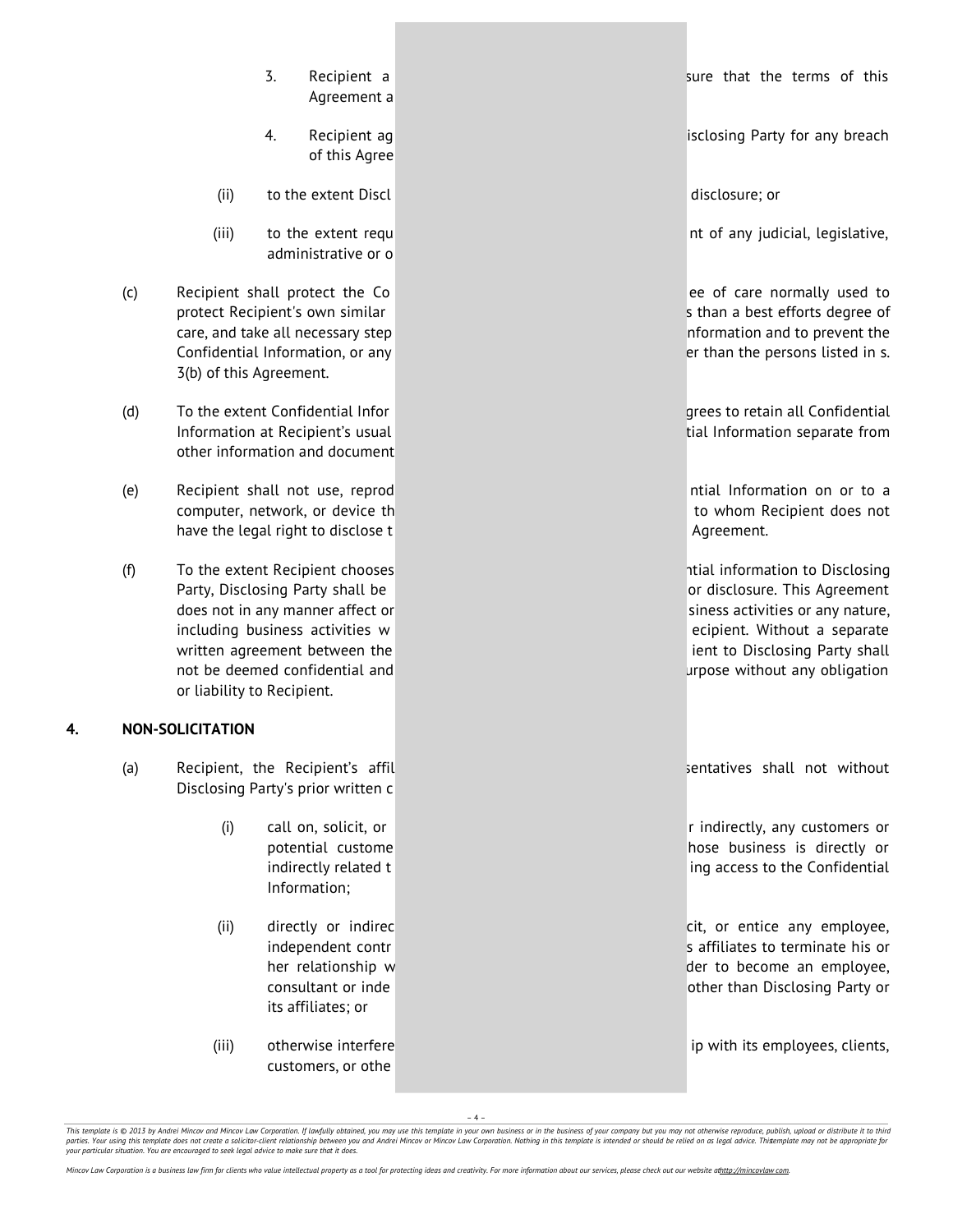## **5. OWNERSHIP AND TITLE**

- Information.
- be strictly necessary to

## **6. RELATIONSHIP**

- between Disclosing Par
- (b) Neither of the Parties h ngement with any third party.

## **7. RETURN OF CONFIDENTIAL INF**

use of the Confidential Informa **reement**, Recipient shall:

- (a) return all Confidential I and the control of the copies of this information;
- (b) destroy or have destr Recipient's access to or
- may be.

#### **8. COOPERATION BETWEEN PART**

- (a) In the event that Recip ceeding to disclose any part of compliance with the pr
- necessary to retrieve the interval and the interval and interval and interval and ion.
- action.

(a) All rights in and title sclosing Party. Nothing in this closing Party. Nothing in this Agreement will grant t in the interval of the Confidential discrete in or to the Confidential

(b) Nothing contained in t the thermal contained in the ther expressly or impliedly, any right, title, interest or sing Party. For greater clarity, neither the execution **f** any Confidential Information, shall be construed as on, estoppel or otherwise, any on, estoppel or otherwise, any interest in any trade se error owned or held by Disclosing Party or any right here the three the three three three transmission of and only to the extent as may

(a) Nothing in this Agreem mployer-employee relationship

Recipient shall keep track of all have provided to Recipient, and the location of such informa the return of all Confidential Information from Recipient. Up hat Recipient ceases to require

(c) provide a certificate to troyed or returned, as the case

the Confidential Infor rompt written notice of such the Confidential Infor request so Disclosing **request so Disclosing**  $r = r$  and  $r = r$  and  $r = r$  and  $r = r$  and  $r = r$  and  $r = r$  and  $r = r$  and  $r = r$  and  $r = r$  and  $r = r$  and  $r = r$  and  $r = r$  and  $r = r$  and  $r = r$  and  $r = r$  and  $r = r$  and  $r = r$  and  $r = r$ 

(b) If Recipient loses or e Confidential Information or otherwise becomes aw n or entity of any Confidential Information, Recipient g and take all reasonable steps

(c) If Disclosing Party bri third party in connection with misappropriation or mi **reportation** or mi such assistance as may to successfully prosecute such assistance as may to successfully prosecute such

– 5 –

This template is @ 2013 by Andrei Mincov and Mincov Law Corporation. If lawfully obtained, you may use this template in your own business or in the business of your company but you may not otherwise reproduce, publish, upl parties. Your using this template does not create a solicitor-client relationship between you and Andrei Mincov or Mincov Law Corporation. Nothing in this template is intended or should be relied on as legal advice. This e *your particular situation. You are encouraged to seek legal advice to make sure that it does.*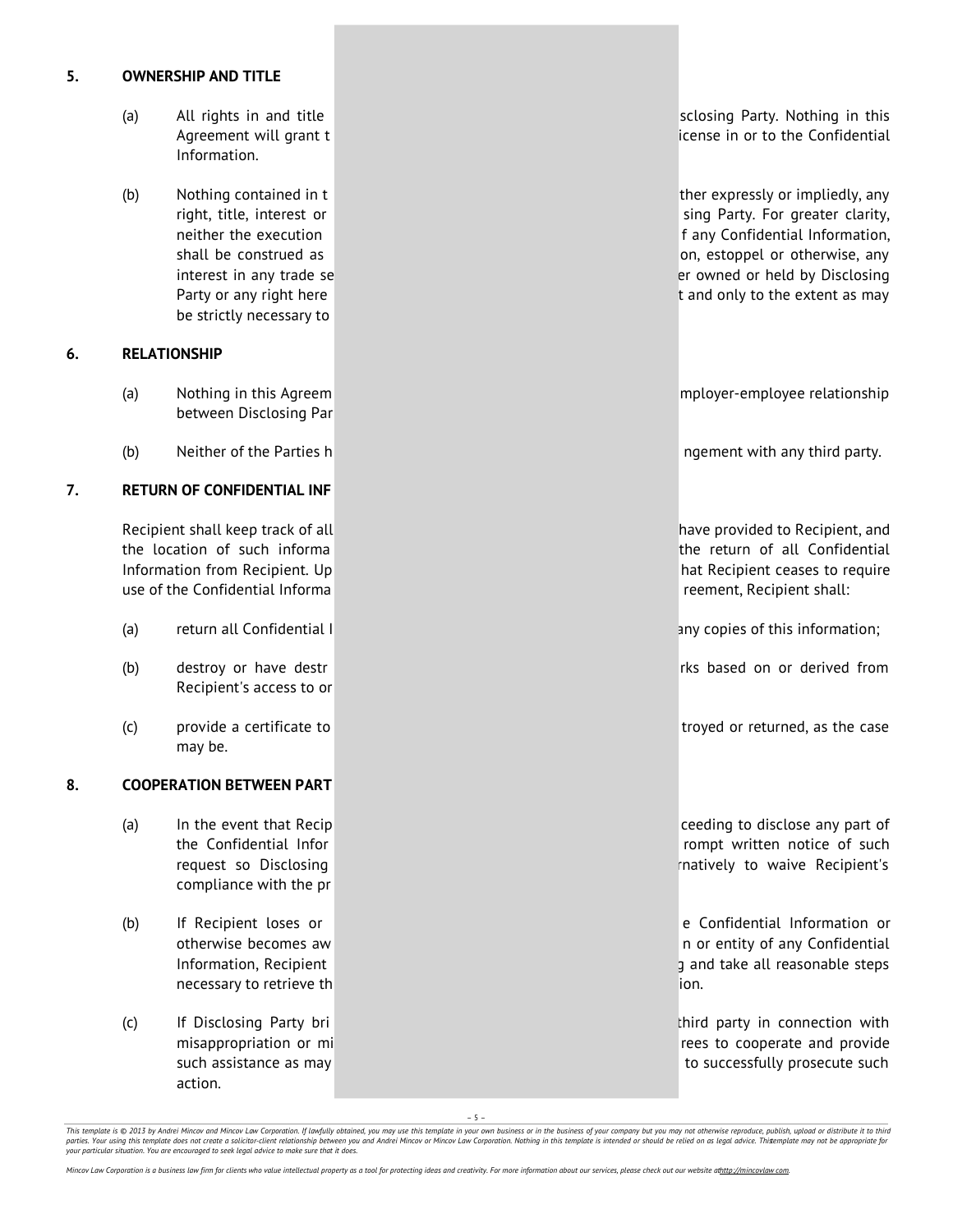perfect or otherwise nterval and the control of the control of the control of the control of the control of the

## **9. NOTICES**

following address:

TO DISCLOS

- delivery of such notic ive Party. The Party is a state of the Party.
- business days follow
- the other Party or os
- described in this Agr is Section.

#### **10. REPRESENTATIONS**

intellectual property or other

## **11. TERM AND TERMINATION**

- (a) This Agreement will
	- (i) the day when
	-
	-
	- (iv) one year after

Information becomes act of Recipient.

(d) Recipient agrees to determine the shall execute and deliver such other agreements, c that Disclosing Party may deem advisable in order to this Agreement and to evidence,

(a) Any notice or dema nt to this Agreement shall be in writing and shall be mailed by registered mail to the

(b) In case of personal s shall be deemed to be the date of

(c) In case of service by demand shall be deemed to be 3

(d) For convenience an of each notice by fax or email. However, such corre pecifically recognized as such by

(e) The Parties may from the notation of the Parties may from the address from the address from the address from the address from the address from the address from the address in the address from the address in the strateg

In providing the Confidential increase the Confidential increase or implied, as a set of the confidential increase or implied, as to its adequacy, sufficienc report of any state of any state report of any state report of any state of any state  $\eta$ 

(ii) the day when filling the Permitted Purpose;

(iii) the day when in the controlled by the Permitted Purpose; ill the Permitted Purpose;

(b) The obligations of this Agreement will survive the expiration or termin in the state of the state of the state of the state of the state of the that time that that Disclosing Party cea l such time that the Confidential

– 6 –

This template is © 2013 by Andrei Mincov and Mincov Law Corporation. If lawfully obtained, you may use this template in your own business or in the business of your company but you may not otherwise reproduce, publish, upl *your particular situation. You are encouraged to seek legal advice to make sure that it does.*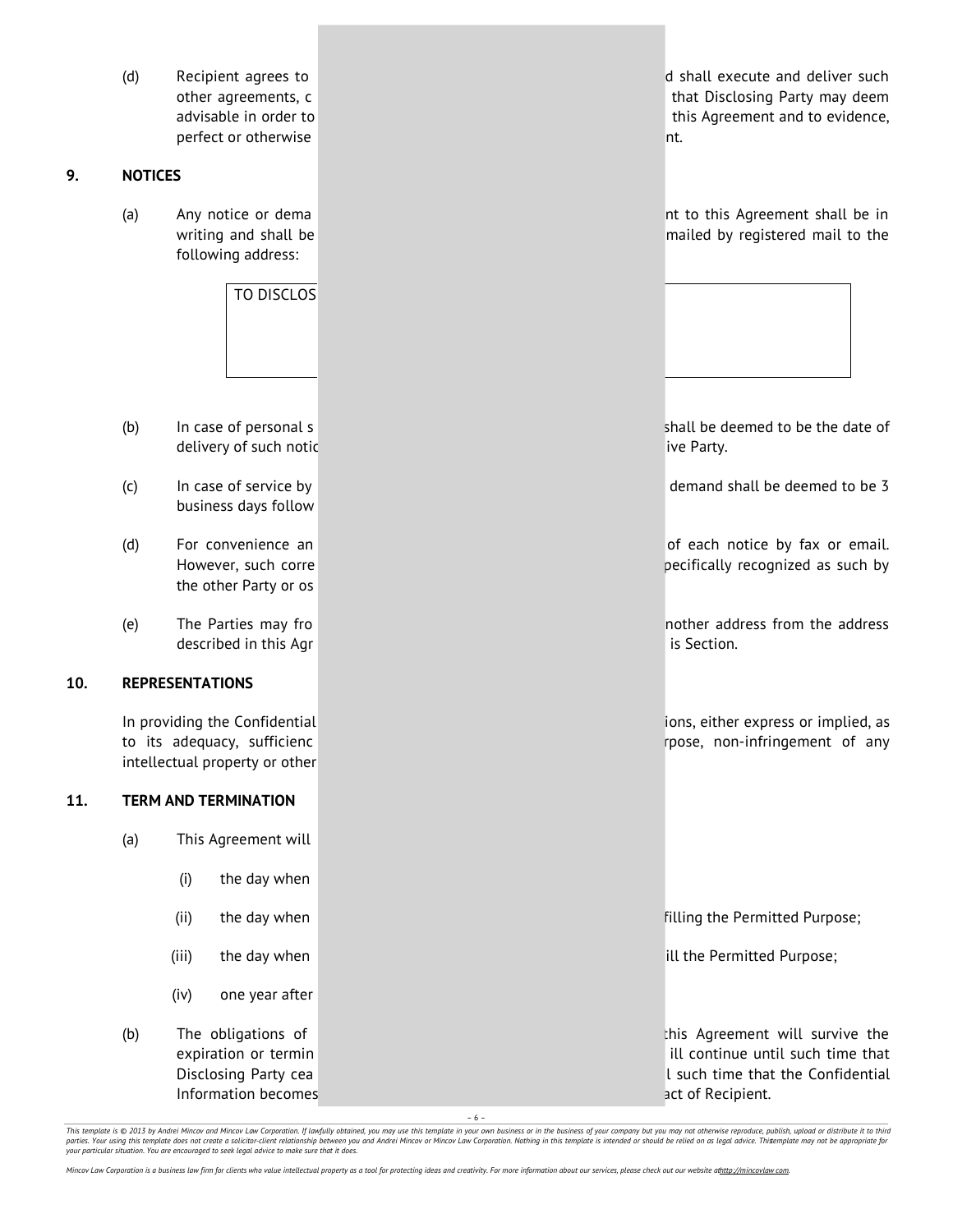- date of such expiratio
- 12, and 17.

## **12. REMEDIES**

- restricted by this Agr
- this Agreement by Re

## **13. NO WAIVER**

exercise of them or the exerc this Agreement.

#### **14. SEVERABILITY**

- possible protection to original control of the control of the control of the control of the control of the control of the control of the control of the control of the control of the control of the control of the control of
- and such invalid term **from the Agreement.** The Agreement of the Agreement of the Agreement.

#### **15. ASSIGNABILITY**

- third party without co
- party without the pri

(c) The obligations of n t will survive the expiration or termination, as the ca period of 2 (Two) years from the

(d) In the event of the e obligations which ar expiration or termination of this Agreement or remediation and the survive and continue in the survive and continue in the survive and continue in effect for such peri the such a limiting the generality of the set of the set of the generality of the set of the set of the set of the set of the set of the set of the set of the set of the set of the set of the set of th preceding sentence, t is Agreement: 3, 4, 7, 8, 9, 10, 11,

(a) Recipient agrees and **of a proprietary and confidential** (a) Recipient agrees and nature and that any f tial Information in breach of this Agreement cannot b oney damages and would cause irreparable injury to Disclosing Party is entitled to, in addition to all other equity, an injunction restraining Recipient and any a mitting or engaging in any act

(b) Recipient shall be li ding, and without limitation, the complete legal costs ment as a result of any default of

No failure or delay by Disclo provided in this Agreement will provided in this Agreement will operate as a waiver, nor will or privileges preclude any further privileges preclude any further

(a) Disclosing Party and assessment as a sonable, valid and enforceable. However, if a court of final control final control of this Agreement to be too broad to be enforceable, it hat such provision be reduced in scope by the court o render the provision reasonable render the provision reasonable and enforceable, bea ive Disclosing Party the broadest

(b) If any term, clause or **orceable by a court of competent** jurisdiction, such inva y other term, clause or provision

(a) Disclosing Party may ns under this Agreement to any

(b) Recipient may not as no not as not as no not as not a not any third  $\alpha$  nder this Agreement to any third

– 7 –

This template is @ 2013 by Andrei Mincov and Mincov Law Corporation. If lawfully obtained, you may use this template in your own business or in the business of your company but you may not otherwise reproduce, publish, upl parties. Your using this template does not create a solicitor-client relationship between you and Andrei Mincov or Mincov Law Corporation. Nothing in this template is intended or should be relied on as legal advice. This e *your particular situation. You are encouraged to seek legal advice to make sure that it does.*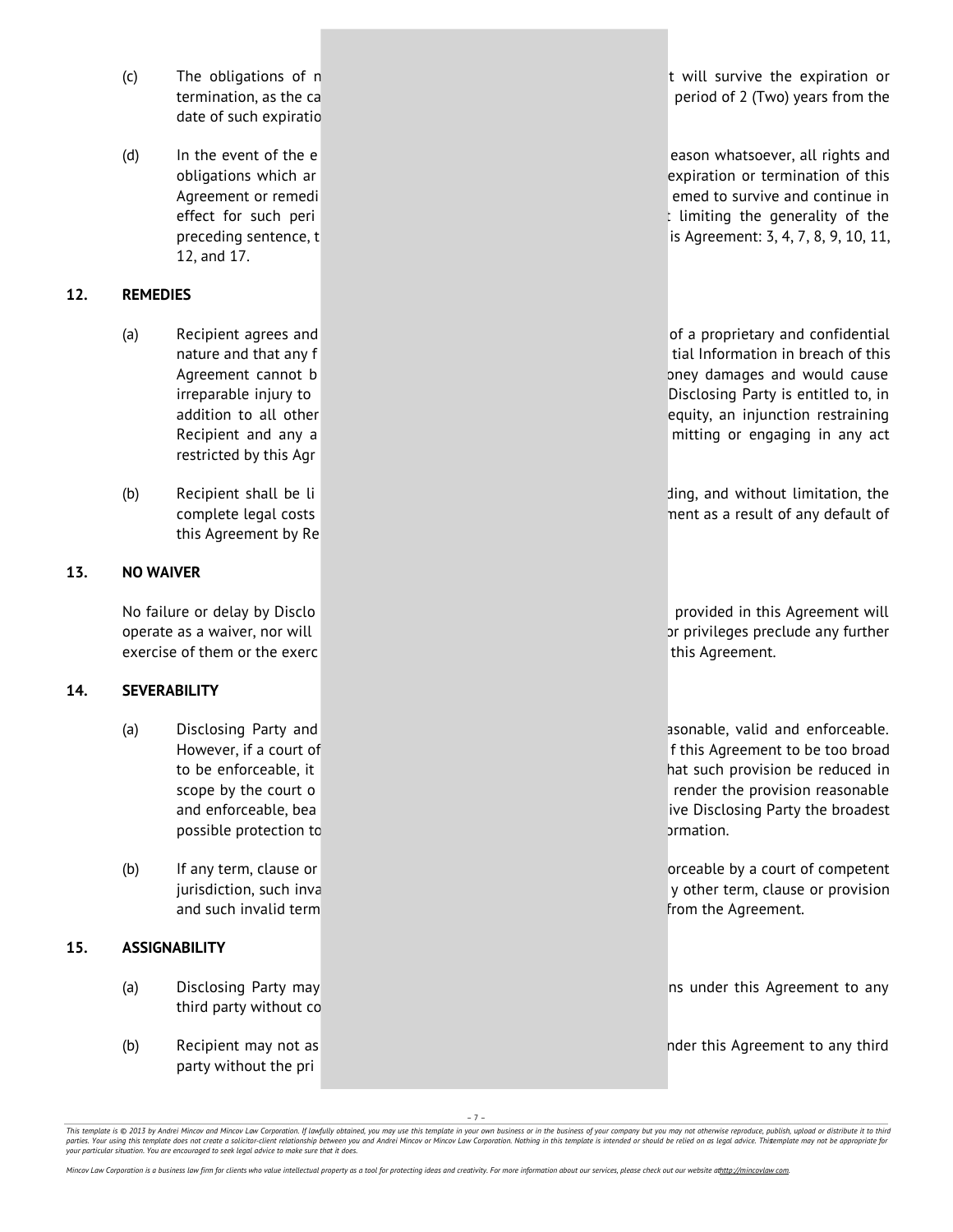administrators, succe **Party and Recipient.** And Party and Recipient.

#### **16. ENTIRE AGREEMENT**

- respect to the subjec
- this Agreement.
- unless such other do

#### **17. GOVERNING LAW**

which Disclosing Party ordina

#### **18. DISPUTE RESOLUTION AND J**

- and documents to fa
- efficiently and cost e
- resolution process:
	- section of
	-
	- or problem
	-
- 

(c) This Agreement wil the respective heirs, executors,

(a) This Agreement cons s, and revokes and supersedes all prior agreements, arr written, between the Parties with

(b) It shall not be modif the contract referring to the contract referring to the contract rties and specifically referring to

(c) This Agreement shall may conflict with this Agreement,

This Agreement shall be gov strategies and the Province in strategies of Canada and the Province in

(a) The Parties agree t their responsibilities under this Agreement, each of t disputes arising between them by amicable negotiation of all relevant facts, information

(b) The Parties further a experiment of the Parties further a experiment of the resolution procedures herein as

(c) If any issues or prob nt have not been resolved in the normal course of di carry out the following dispute

> (i) A Party sh email or a letter sent to the other Party with **Party with a Notice of Allie Control** control extending the Notice"), which will set out the issue or pr ecommendations for resolution of the proble **the proble r** issue to be resolved under this

> (ii) Within 7 d rty shall make a written reply by email or le entre entre entre entre entre entre entre entre entre entre entre entre entre entre entre entre e

> (iii) Within 7 d epresentatives of Disclosing Party and Recipi to resolve the outstanding issue

> (iv) If the Part ay take any action or proceeding available u arty ordinarily resides.

(d) The Parties submit **the Cause of the Province in which** ourts of the Province in which Disclosing Party ord ocated in the Province in which Disclosing Party ord e any suit, action or proceeding

This template is © 2013 by Andrei Mincov and Mincov Law Corporation. If lawfully obtained, you may use this template in your own business or in the business of your company but you may not otherwise reproduce, publish, upl *your particular situation. You are encouraged to seek legal advice to make sure that it does.*